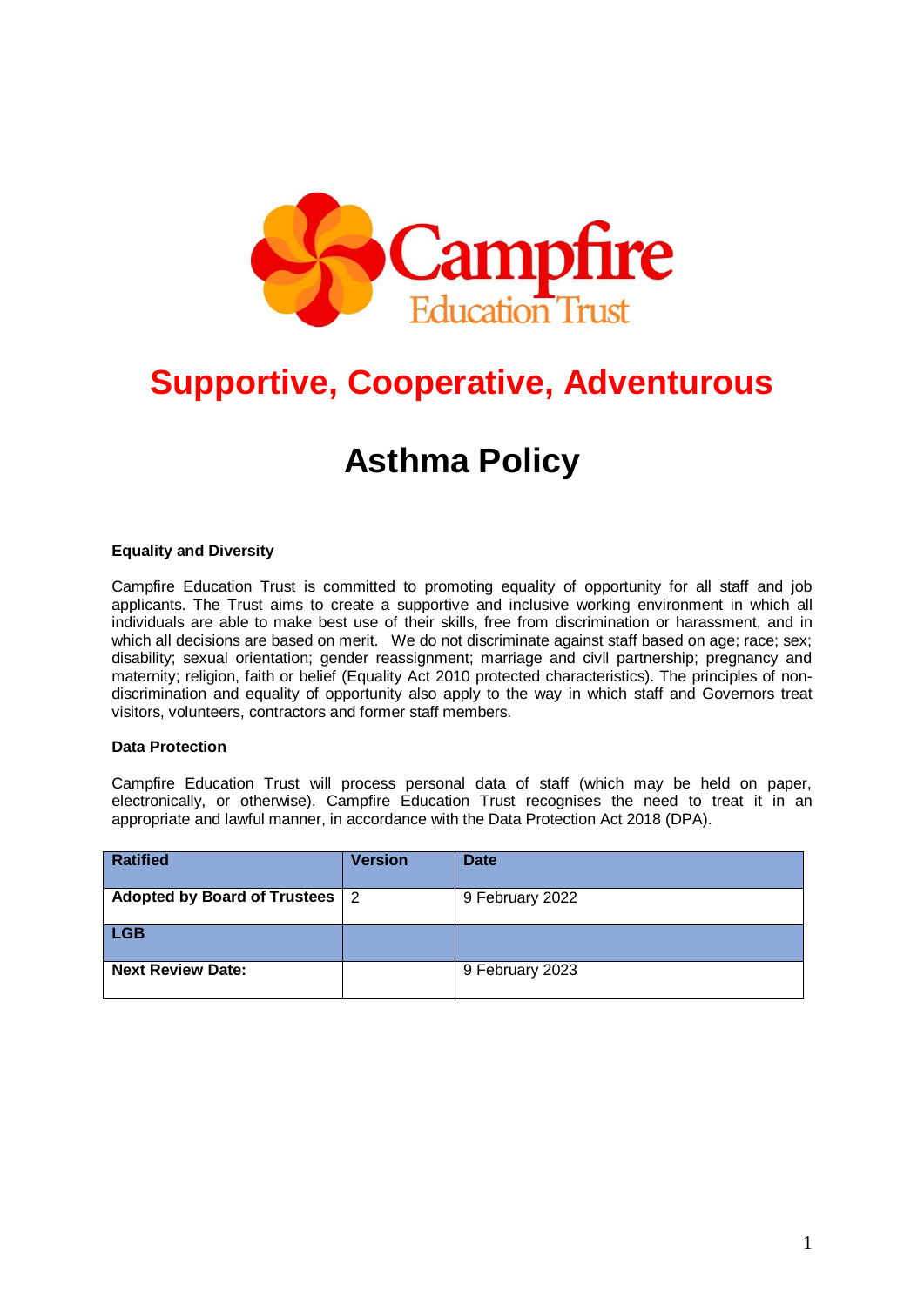# **Asthma Policy**

# **Contents**

## **Appendices**

| <b>Contacting emergency services</b>                         | 6  |
|--------------------------------------------------------------|----|
| Parent consent form – use of emergency salbutamol inhaler    | 7  |
| Letter to inform parents of emergency salbutamol inhaler use | 8  |
| How to recognise an asthma attack                            | 9  |
| What to do in the event of an asthma attack                  | 10 |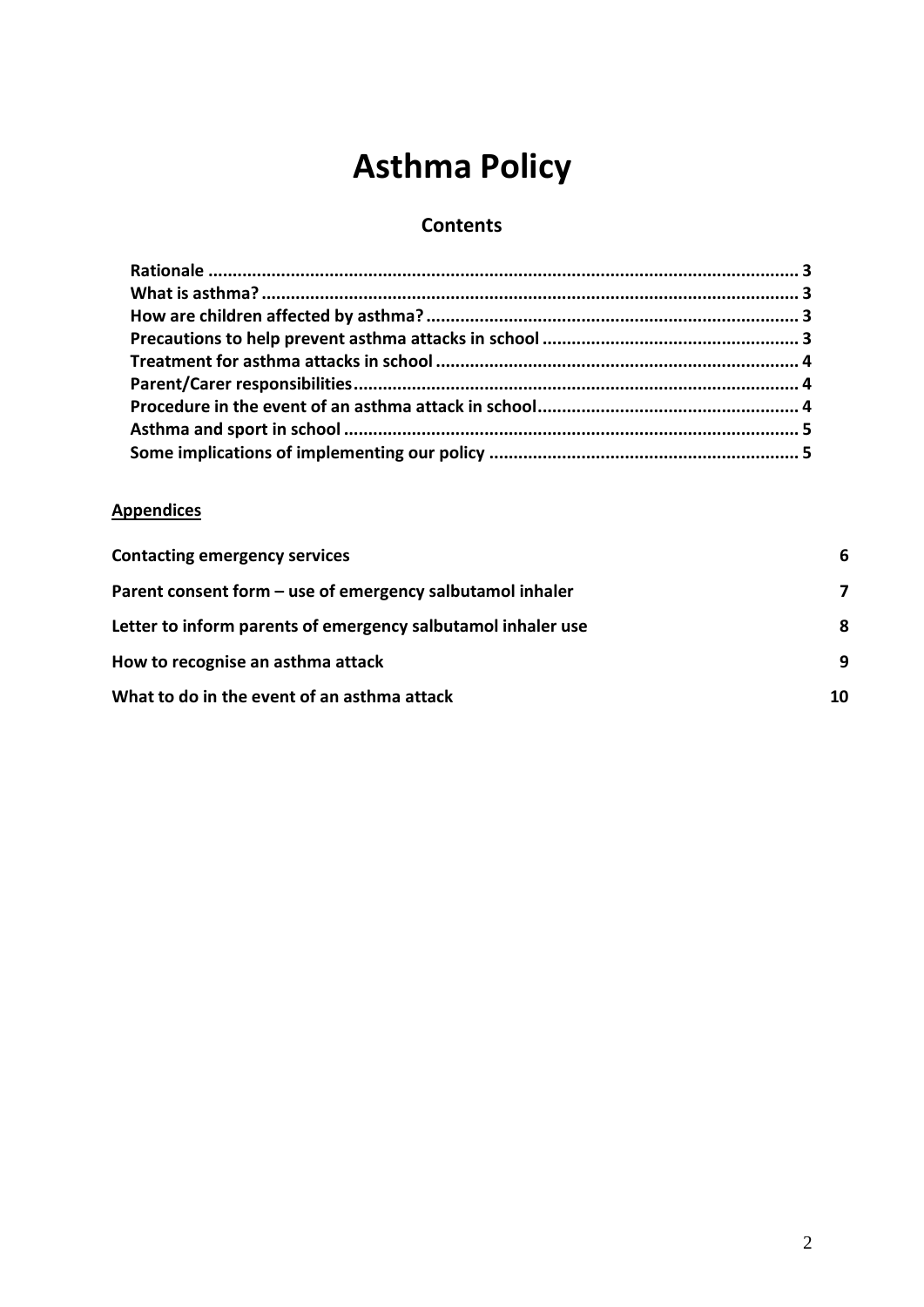### Rationale

At Campfire Education Trust (CET) we adhere to the following principles:

- We welcome all pupils, including those who may suffer from asthma, recognising that asthma is a condition affecting many school children.
- We will encourage and help children with asthma to participate fully in all aspects of school life.
- We will be sensitive to the feelings of some asthma sufferers, who feel awkward about their condition and about taking medication.
- We recognise that immediate access to reliever inhalers is vital.
- We will do all we can to make sure that the school environment is favourable to children with asthma.
- We will ensure that other children understand asthma so that they can support their friends; and so that sufferers can avoid the stigma sometimes attached to this condition.
- We believe we encourage all staff, but especially our trained First Aiders, to have a clear understanding of what to do in the event of a child having an asthma attack.
- We aim to work in partnership with parents/carers, governors, health professionals, school staff and children to ensure the successful implementation of this policy.
- We will keep a register of all children with asthma, added to our main allergy register, which is accessible to all school staff and supply staff, and which is updated regularly.

#### What is asthma?

We understand asthma to be a condition which causes the airways in the lungs to narrow, making it difficult to breathe. Sudden narrowing produces an attack.

Asthma sufferers have almost continuously inflamed airways and are therefore particularly sensitive to a variety of triggers or irritants. These include:

- viral infections (especially colds)
- allergies (e.g. grass pollen, furry or feathery animals)
- exercise
- cold weather, strong winds or sudden changes in temperature
- excitement or prolonged laughing
- numerous fumes e.g. from glue, paint, tobacco smoke

We are aware that psychological stress may sometimes make symptoms worse.

#### How are children affected?

We are aware that children with asthma may have episodes of breathlessness and coughing during which wheezing or whistling noises can be heard coming from the chest. They feel a 'tightness' inside their chest which can be frightening and may cause them great difficulty in breathing. We understand that different children have different levels of asthma and therefore may react differently.

#### Precautions to help prevention of asthma attacks in school We believe in the principle of 'prevention rather than cure '. So, in school:

- we have white boards instead of blackboards to avoid the use of chalk
- we operate a no-smoking policy in the school grounds.
- we have warm-up sessions at the beginning of PE and Games lessons
- we are aware of the dangers of glues, spirit pens etc. and of the need for correct use and ventilation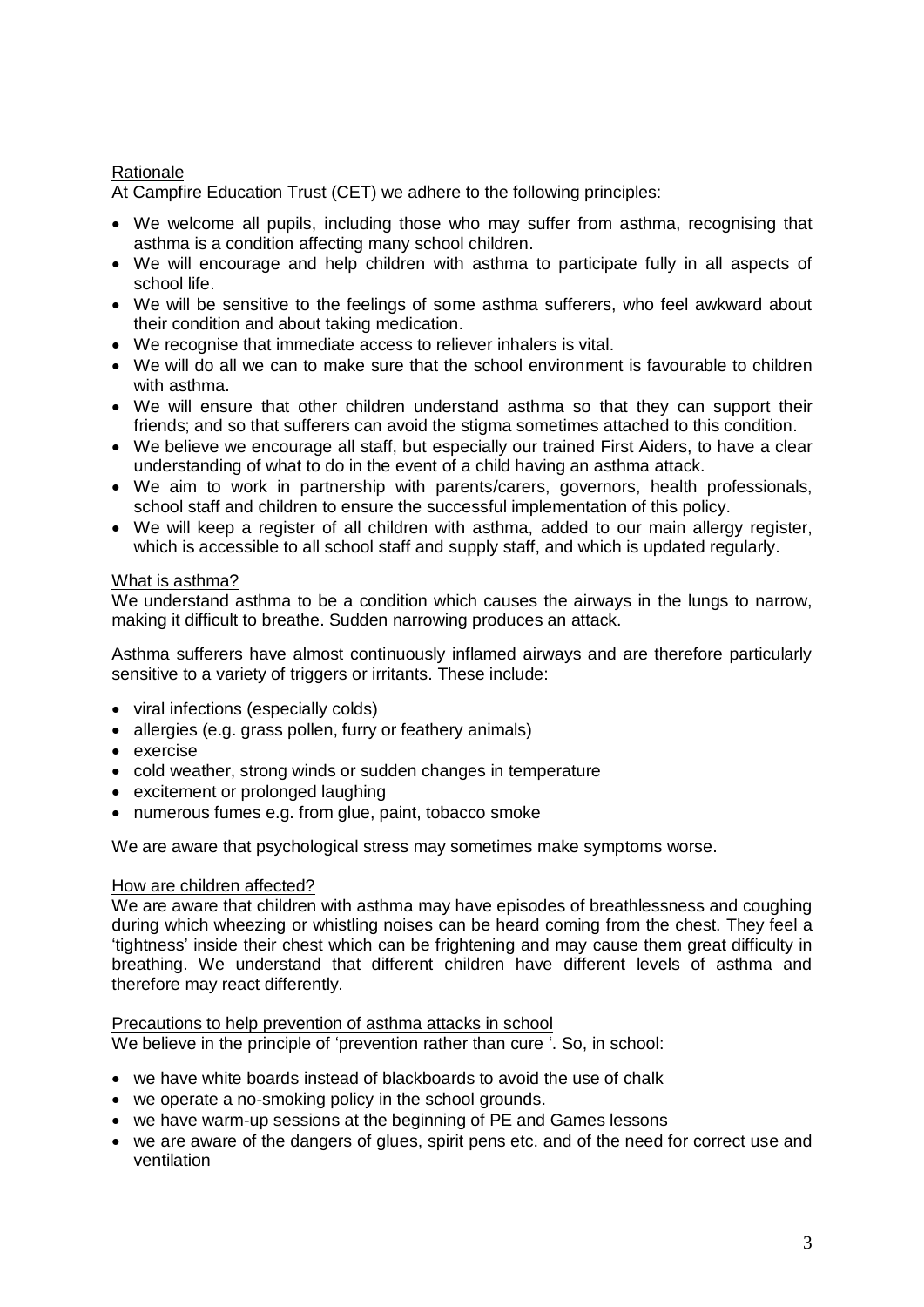#### Treatment for asthma in school

We understand that treatment takes two forms: relievers and preventers - the former taken when needed and the latter regularly as a prevention. We are aware also, that relievers need to be taken promptly.

To ensure speedy and correct action, we undertake:

- to store medication, labelled with the child`s name, in an accessible place in the classrooms and duplicate medication in another suitable place (if needed).
- to ensure that medication is taken on school trips.
- to administer, or supervise self-administration of, medication.
- for the school to have at least one emergency inhaler kit which is maintained and readily available in an emergency situation (see template K).

We also undertake to inform parents/carers if we believe a child is having problems taking their medication correctly. We will also discuss with parents/carers if we feel that there are signs of poorly controlled asthma.

#### Parent/Guardian responsibilities

We believe in a partnership with parents and carers. We ask them:

- to inform us if a child suffers from or develops asthma.
- to ensure that the child is provided with appropriate medication, to notify us of this medication and the appropriate action for its use.
- to notify us of any change in medication or condition.
- to inform us if sleepless nights have occurred because of asthma.
- to take inhalers/spacers/nebulisers home regularly for cleaning and checking.

We request that parents of children who need to use an inhaler regularly in school should obtain a second one from their doctor so that one may be left at school.

#### Procedure in the event of an asthma attack in school

We expect that older children will be aware of what to do in the event of a threatened attack. However, we adhere to the following guidelines with all children:

- We will endeavour to remove the child from the source of the problem, if known.
- We ensure that the child`s reliever medicine is taken promptly and a second dose taken if necessary.
- We stay calm, reassure the child and listen carefully to what the child is saying.
- It may be comforting to hold the child's hand but we try not to put an arm round their shoulders as this is restrictive.
- We help the child to breathe by encouraging slow and deep breaths.
- We encourage others around to carry on with their normal activities.
- We encourage the child to sit upright and lean slightly forward hands on knees sometimes helps; we do not allow the child to lie down.
- We loosen tight clothing, offer a drink of water and open windows or doors to give a supply of fresh air.
- We encourage a return to gentle activity when the child is recovered.

We will call a doctor urgently if:

- the reliever has no effect after five to ten minutes.
- the child is either distressed, unable to talk or very pale.
- the child is getting exhausted.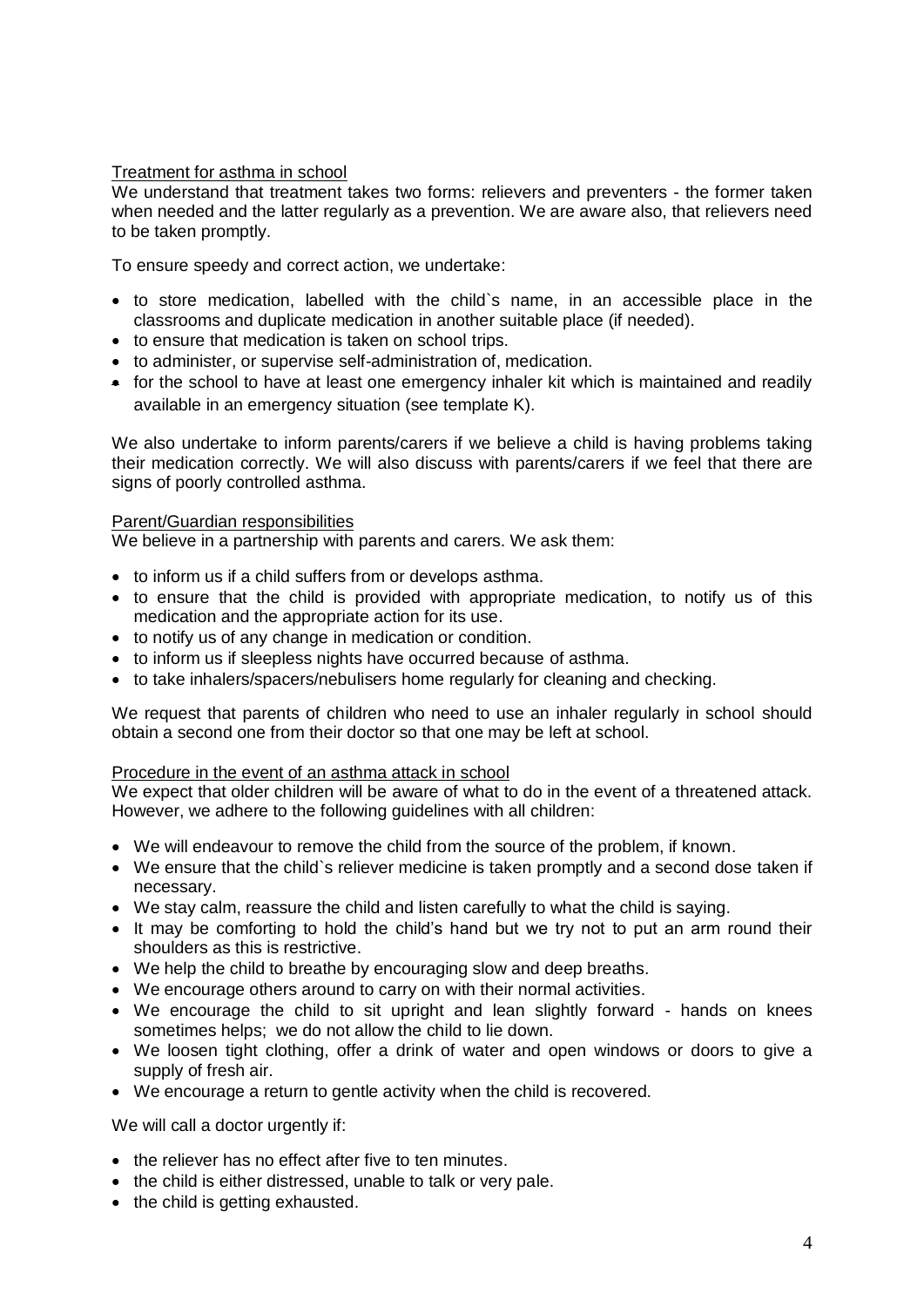- the condition is deteriorating.
- we have any doubts at all about the child`s condition.

At this point we will also notify the parent/carer or contact the emergency number if the parent/carer is unavailable. If a doctor is unobtainable, we will call an ambulance. We will repeat doses of reliever as needed while awaiting help, being aware of the possibility of overdosing.

#### Asthma and sport in school

Full participation in all sport for all asthma sufferers is our aim, unless the pupil is a very severe sufferer, and we are notified as such by the parents/carers.

We bear the following in mind when planning sports lessons, with asthma sufferers in mind:

- If a child has exercise induced asthma, they may take a dose of medication before exercise.
- Inhalers need to be speedily available when the child is out of the school building.
- Any child complaining of being too wheezy to continue in sport, will be allowed to take reliever medication and to rest until they feel better.
- We aim to ensure a warm-up period before full exercise.
- We realise that we can help to identify undiagnosed asthma by spotting children who cough or wheeze a lot after exercising.
- We realise that long spells of exercise are more likely to induce asthma than short bursts and that exercise with arms or legs alone is less likely to trigger an attack than exercise using both.

#### Some implications of implementing our Policy

We are aware that, if medication is to be readily available in classrooms, there is always the possibility of another child, perhaps a non-sufferer, taking a dose. Since the medication simply dilates the airways, we understand this would not be harmful, though we would discourage the practice.

We would also discourage one child from using another child`s inhaler, for reasons of hygiene and possible unsuitability. However, in an emergency, we regard it as more appropriate to use another child`s inhaler, rather than none, despite the disadvantages.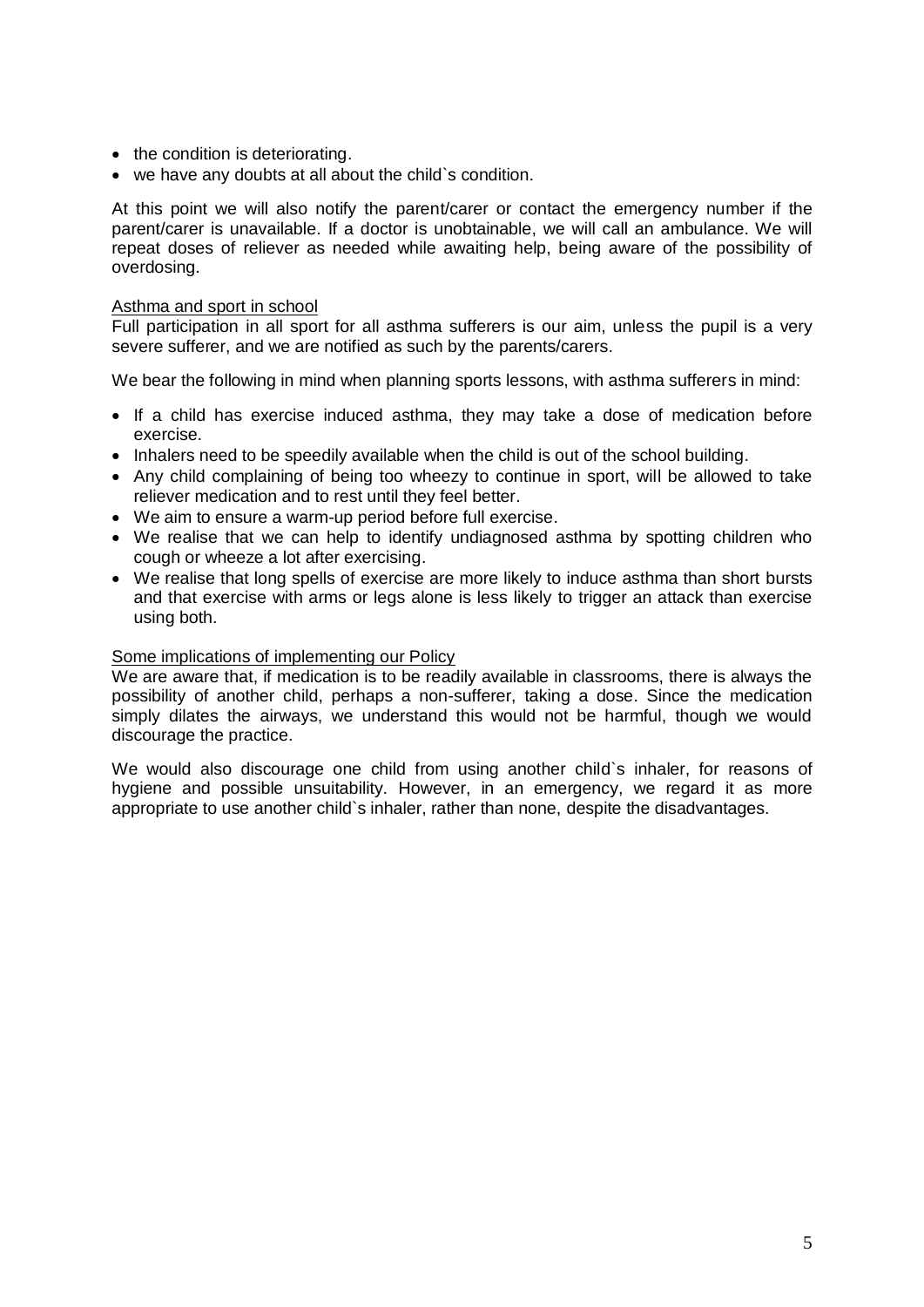### <span id="page-5-0"></span>**Contacting emergency services**

## **Request an ambulance - dial 999, ask for an ambulance and be ready with the information below.**

**Speak clearly and slowly and be ready to repeat information if asked.**

- 1. your telephone number
- 2. your name
- 3. your location as follows [insert school/setting address]
- 4. state what the postcode is please note that postcodes for satellite navigation systems may differ from the postal code
- 5. provide the exact location of the patient within the school setting
- 6. provide the name of the child and a brief description of their symptoms
- 7. inform Ambulance Control of the best entrance to use and state that the crew will be met and taken to the patient
- 8. put a completed copy of this form by the phone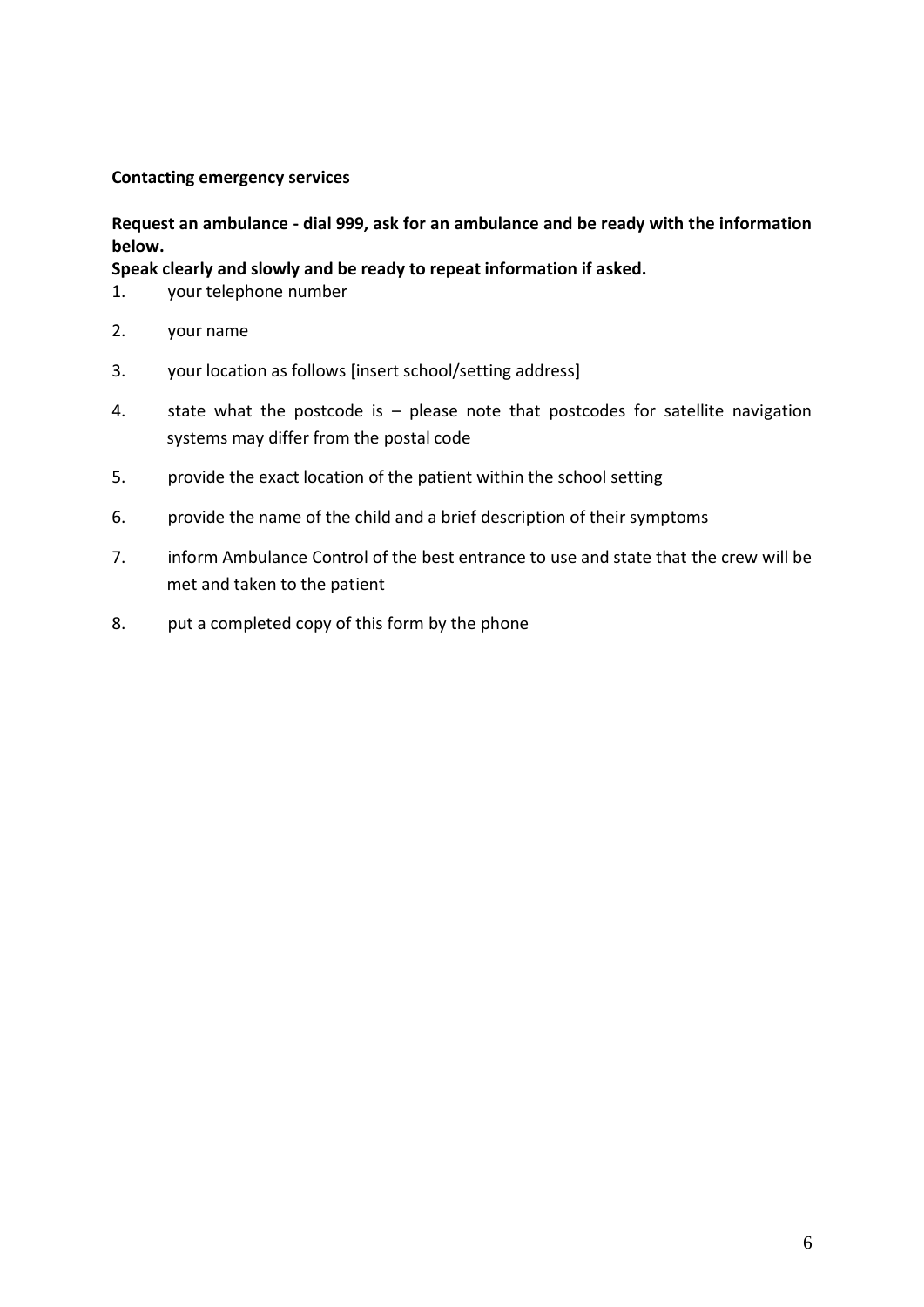## <span id="page-6-0"></span>**Parent consent form – use of emergency salbutamol inhaler**

………………………………………………………………. *(insert school name)*

#### **Child showing symptoms of asthma / having asthma attack**

1. I can confirm that my child has been diagnosed with asthma / has been prescribed an inhaler *(delete as appropriate)*.

2. My child has a working, in-date inhaler, clearly labelled with their name, which they will bring with them to school every day.

3. In the event of my child displaying symptoms of asthma, and if their inhaler is not available or is unusable, I consent for my child to receive salbutamol from an emergency inhaler held by the school for such emergencies.

| Parent's address and contact details: |
|---------------------------------------|
|                                       |
|                                       |
|                                       |
|                                       |
|                                       |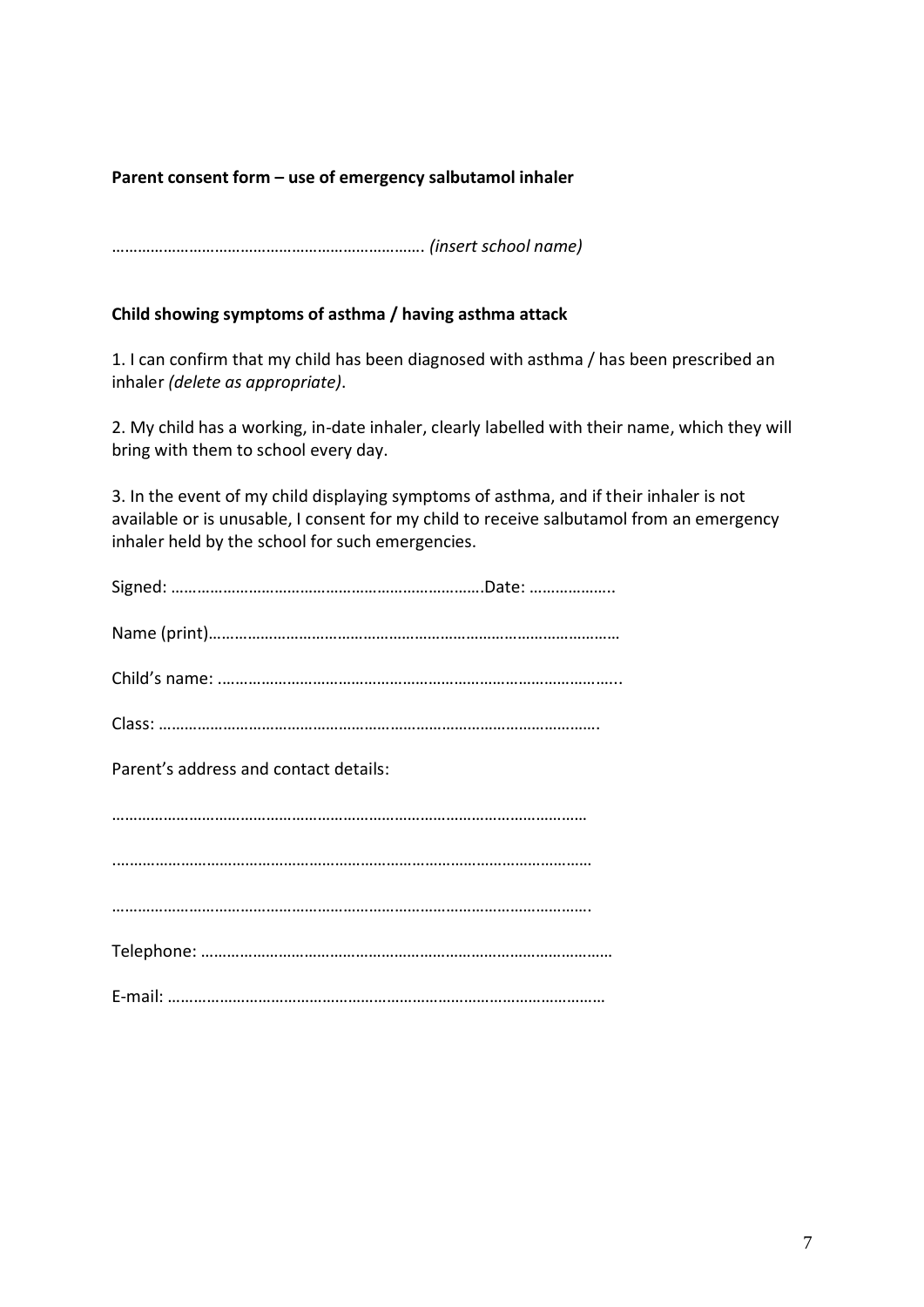### <span id="page-7-0"></span>**Letter to inform parents of emergency salbutamol inhaler use**

Child's name: …………………………………………………………………………………

Class: …………………………… Date: ……………………………………………

Dear…………………………………………….,

This letter is to formally notify you that………………………………….has had problems with their breathing today.

This happened when………………………………………………………………………..

A member of staff helped them to use their asthma inhaler.

They did not have their own asthma inhaler with them, so a member of staff helped them to use the emergency asthma inhaler containing salbutamol. They were given ……… puffs. Their own asthma inhaler was not working, so a member of staff helped them to use the emergency asthma inhaler containing salbutamol. They were given ……… puffs.

Although they soon felt better, we would strongly advise that you have your seen by your own doctor as soon as possible.

Yours sincerely,

Headteacher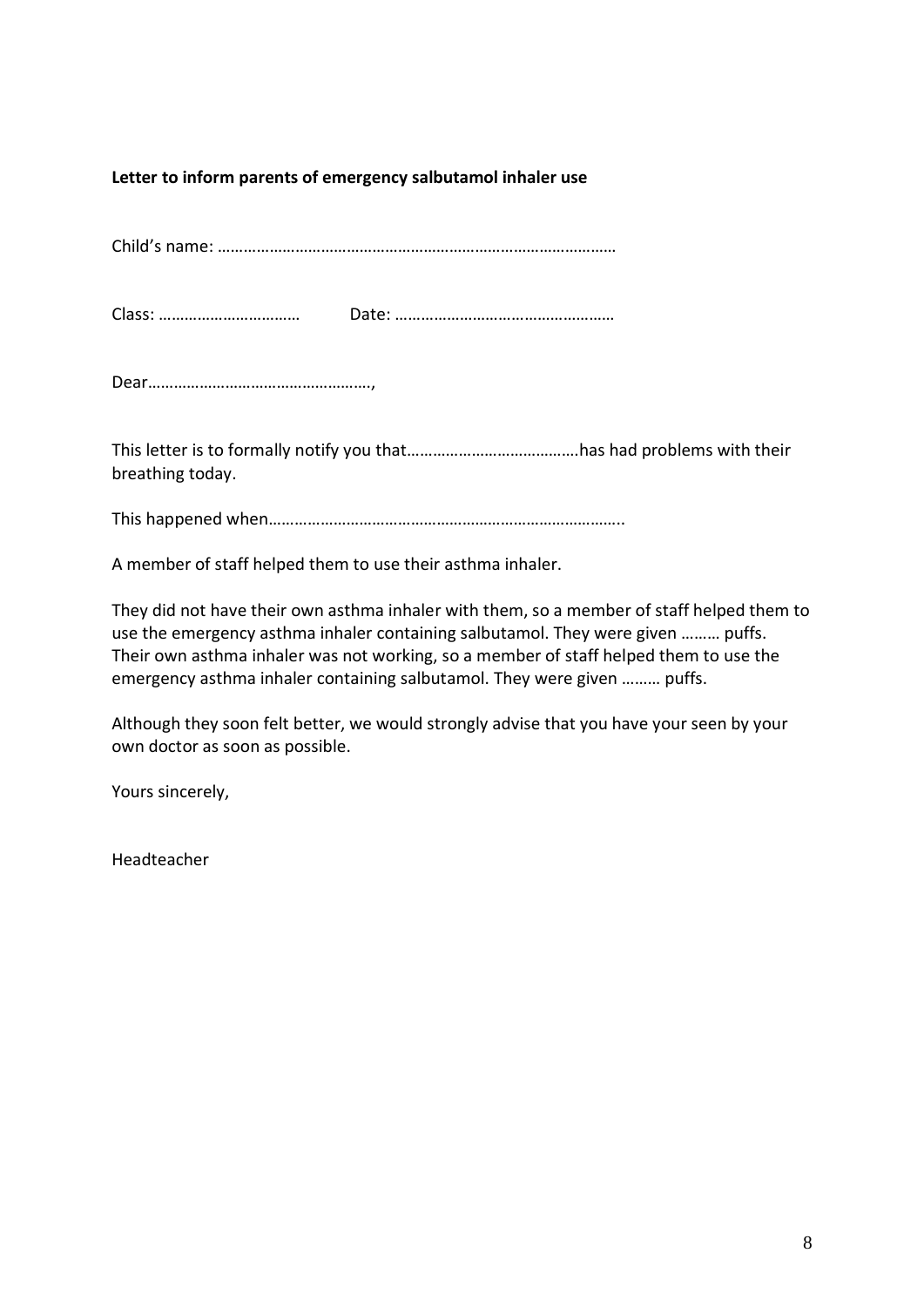<span id="page-8-0"></span>**How to recognise an asthma attack**

# **HOW TO RECOGNISE AN ASTHMA ATTACK**

#### **The signs of an asthma attack are**

- Persistent cough (when at rest)
- A wheezing sound coming from the chest (when at rest)
- Difficulty breathing (the child could be breathing fast and with effort, using all accessory muscles in the upper body)
- Nasal flaring
- Unable to talk or complete sentences. Some children will go very quiet.
- May try to tell you that their chest 'feels tight' (younger children may express this as tummy ache)

# **CALL AN AMBULANCE IMMEDIATELY AND COMMENCE THE ASTHMA ATTACK PROCEDURE WITHOUT DELAY IF THE CHILD**

- Has a blue/white tinge around lips
- Is going blue
- Has collapsed